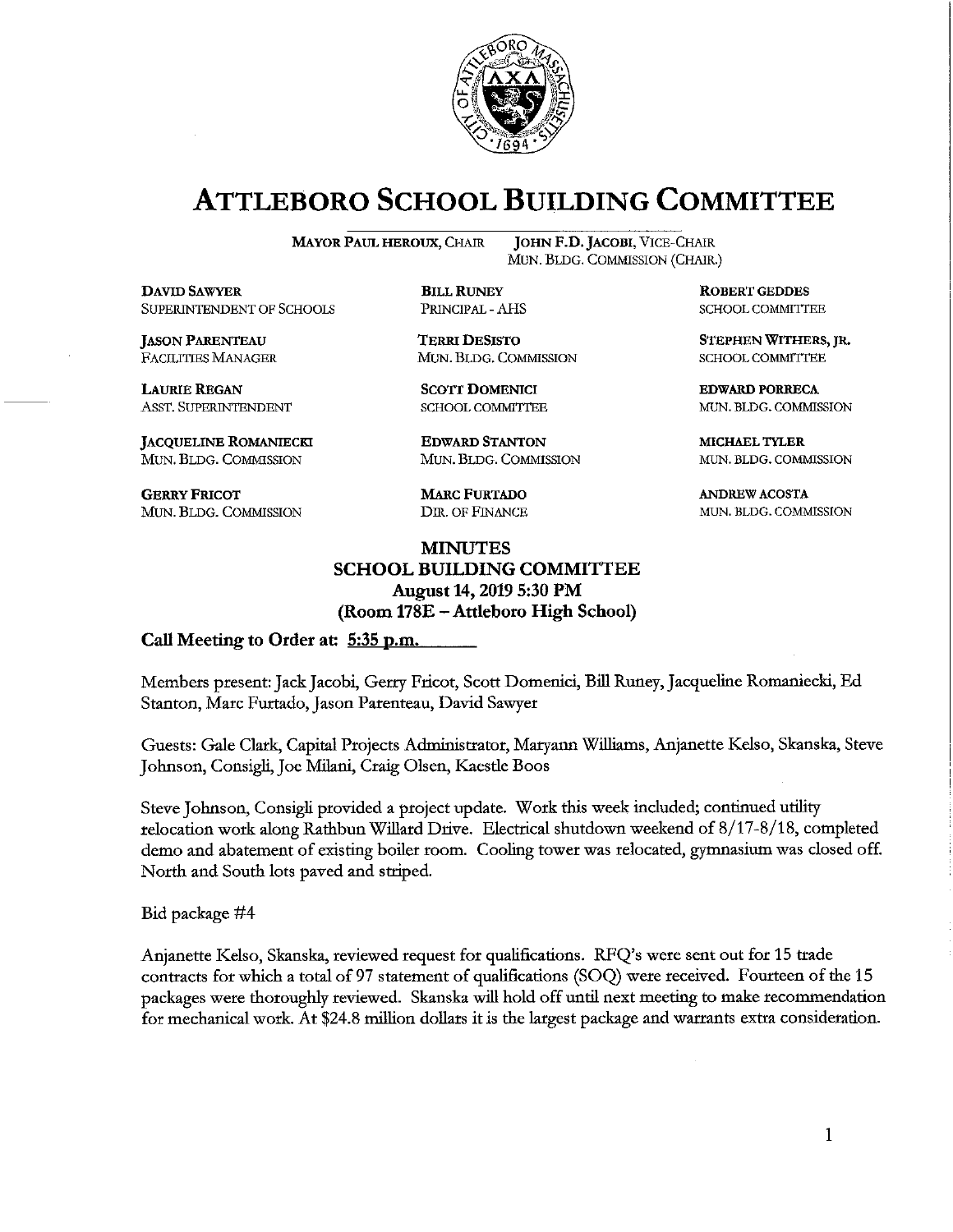The following is a tally of trade contracts and number of applications received:

|                         | $#$ of applications |
|-------------------------|---------------------|
| Trade contract          | received            |
| Acoustical tile         | 5                   |
| Electrical              | 4                   |
| Elevator                | 2                   |
| Fire protection         | 7                   |
| Glass and glazing       | 8                   |
| Masonry                 | 7                   |
| Metal windows           | 7                   |
| Misc. & Ornamental Iron | 9                   |
| Painting                | 8                   |
| Plumbing                | 5                   |
| Resilient flooring      | 6                   |
| Roofing and flashing    | 8                   |
| Tile                    | 6                   |
| Waterproofing and       |                     |
| caulking                | 9                   |

Vice-Chairman Jacobi asked if it was typical to receive only 2 applications for elevator trade. Maryann Williams stated, yes this is typical because they know if we don't receive three then we may negotiate a contract. Joe Milani stated the companies do not like filed sub bidding. Maryann feels we had a good solid pool of candidates overall.

VOTE: To prequalify applicants for bid package #4 as recommended by Skanska.

## THE MOTION PASSED UNANIMOUSLY

#### **Attleboro High School**

Budget revision request:

A budget revision in the amount of \$14,396.00 is needed to fund the additional cost for NGrid to run power to sewer lift station. This BRR will move money from owner's contingency to utility line fee in 3011.

VOTE: To approve Mayor Heroux to sign BRR#5 in the amount of \$14,396.00 and submit to the MSBA.

#### THE MOTION PASSED UNANIMOUSLY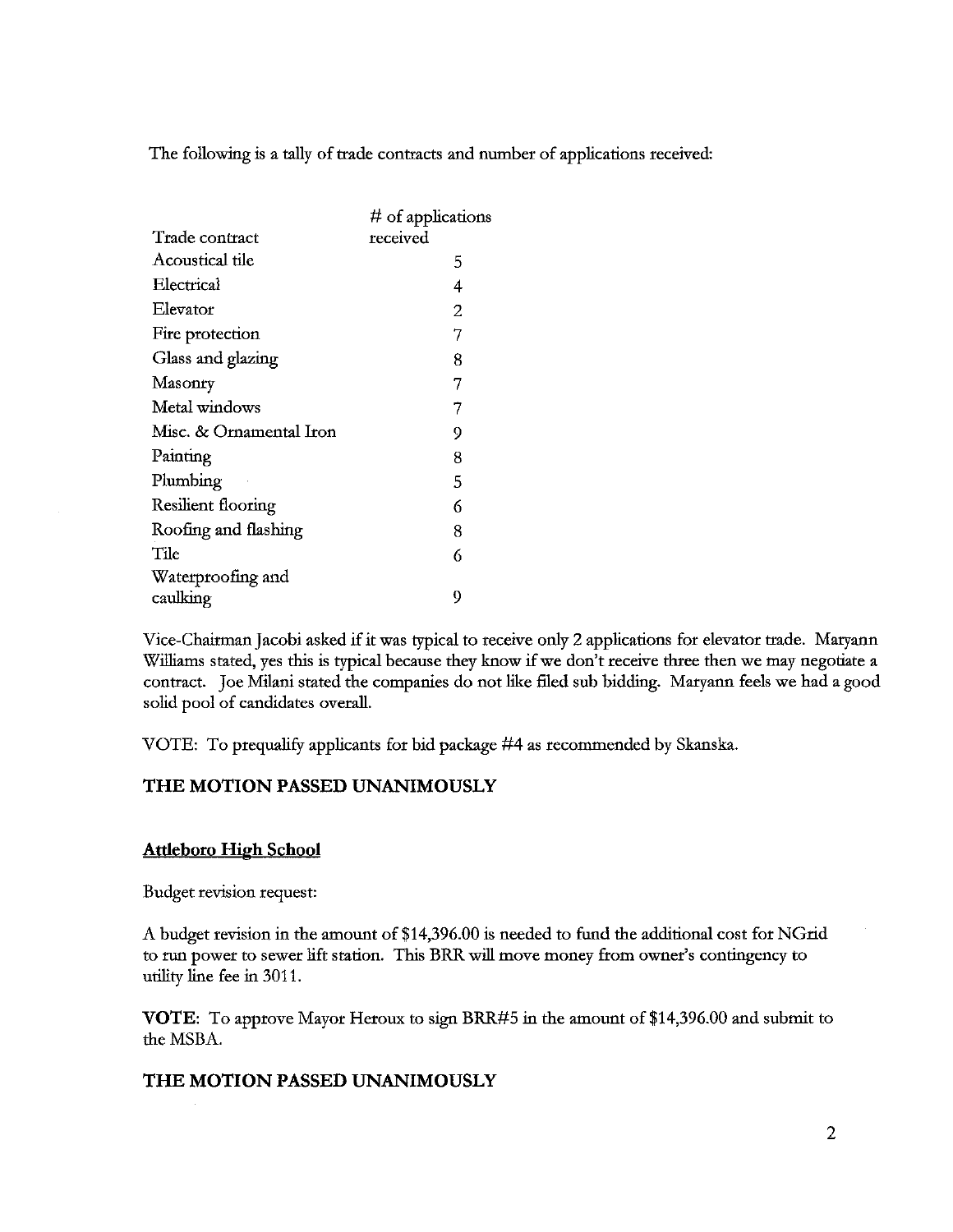#### Change Request Log- prepared by Consigli

An explanation of the change request log was provided by Steve Johnson, Consigli. CR log attached to minutes as Appendix A.

VOTE: To approve and confirm signature of Mayor Heroux on change order #2 in the amount of \$4,878.60 relating to water main and drain line conflicts Rathbun Willard Drive.

#### THE MOTION PASSED UNANIMOUSLY

#### OAL-Landscaping

Thorough de-scope performed on bids received. Two sub-contractors needed, one for new turf in preschool play area, another for remainder of landscaping work. Consigli recommends award to AstroTurf in the amount of \$60,716 and Emanouil, Inc in the amount of \$4,780,200. Total bid package for bid package #3 landscape=\$5,176,881 which includes allowances.

#### VOTE: To approve and authorize Mayor Heroux to sign OAL #15-landscaping package in the amount of \$5,176,881.

#### THE MOTION PASSED UNANIMOUSLY

VOTE: To authorize Mayor Heroux to sign Pre-GMP amendment #3 in the amount of \$49,487,114.

#### THE MOTION PASSED UNANIMOUSLY

#### 90% Submission to MSBA

Craig Olsen, KBA and Maryann Williams, Skanska discussed 90% CD submission documents. Consigli and PM&C provided estimates which were reconciled. Total project budget is in line with MSBA project funding agreement. Documents included in the submission include project schedules, construction schedules, and phasing and logistics plans. Submission includes significant amount of project information. Submission to be delivered to MSBA August 15, 2019. The MSBA has 21 days to review submission and comment.

#### VOTE: To approve 90% submission to MSBA.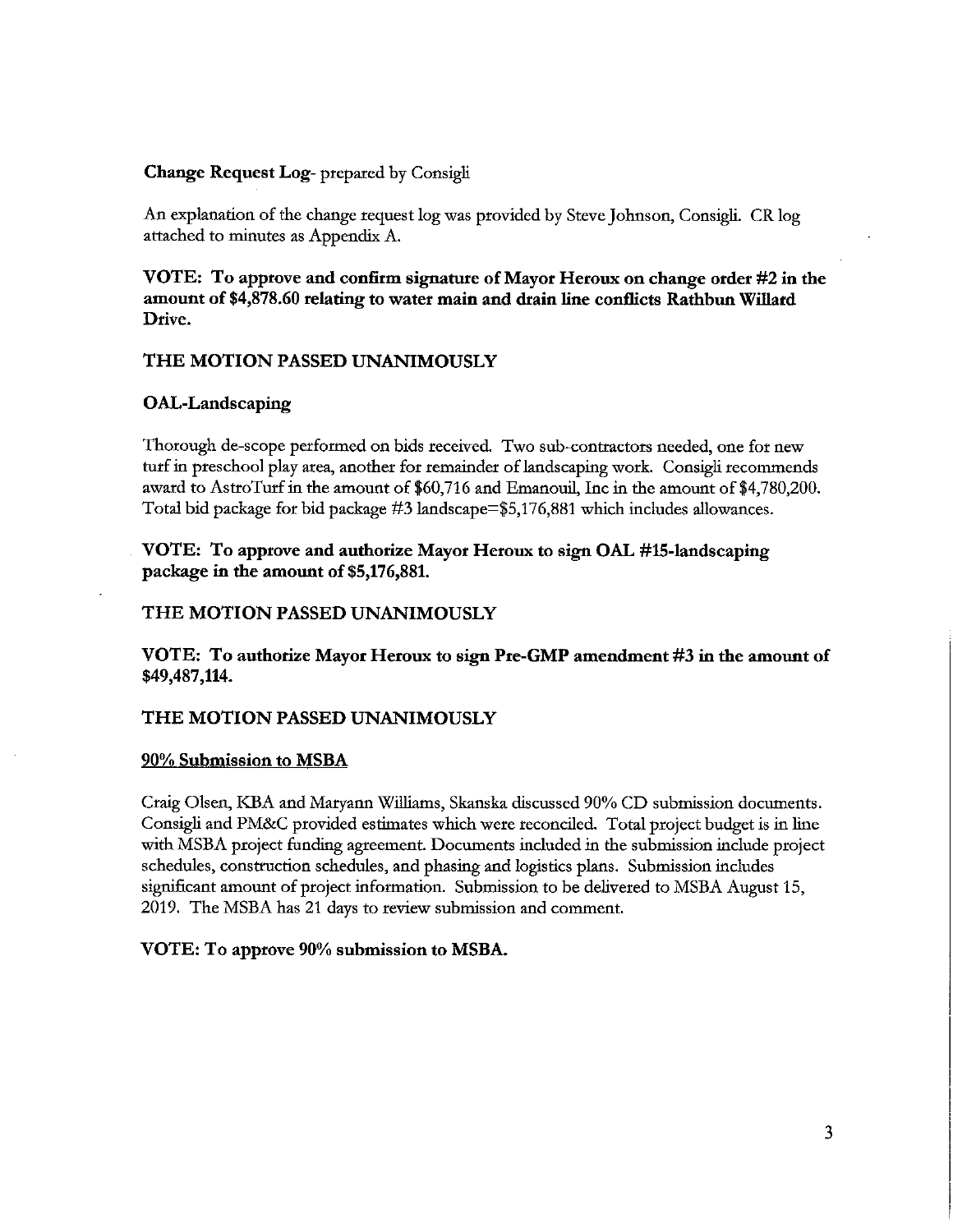## MOTION PASSED VIA ROLL CALL VOTE:

|              |                |              | Not to     | To         |  |  |
|--------------|----------------|--------------|------------|------------|--|--|
|              |                | Absent       | authorize  | Authorize  |  |  |
|              |                |              | 90% CD     | 90% CD     |  |  |
|              |                |              | Submission | Submission |  |  |
| $\mathbf{1}$ | Heroux         | $\mathbf X$  |            |            |  |  |
| $\mathbf{2}$ | Jacobi         |              |            | Y          |  |  |
| 3            | Sawyer         |              |            | Y          |  |  |
| 4            | Parenteau      |              |            | Y          |  |  |
| 5            | Regan          | $\mathbf X$  |            |            |  |  |
| 6            | Romaniecki     |              |            | Y          |  |  |
| 7            | <b>Fricot</b>  |              |            | Y          |  |  |
| 8            | <b>Tyler</b>   | $\mathbf X$  |            |            |  |  |
| 9            | Porreca        | $\mathbf X$  |            |            |  |  |
| 10           | Geddes         | $\mathbf X$  |            |            |  |  |
| 11           | <b>Stanton</b> |              |            | Y          |  |  |
| 12           | Furtado        |              |            | Y          |  |  |
| 13           | Runey          |              |            | Y          |  |  |
| 14           | <b>DeSisto</b> | $\mathbf X$  |            |            |  |  |
| 15           | Withers        | $\mathbf X$  |            |            |  |  |
| 16           | Domenici       |              |            | Y          |  |  |
|              |                |              |            |            |  |  |
|              |                | <b>TOTAL</b> |            | 9          |  |  |

### THE MOTION PASSED UNANIMOUSLY

Next Meeting Dates: September 11, 2019

# THE MOTION PASSED UNANIMOUSLY

Vote to adjourn: 6:22 p.m.